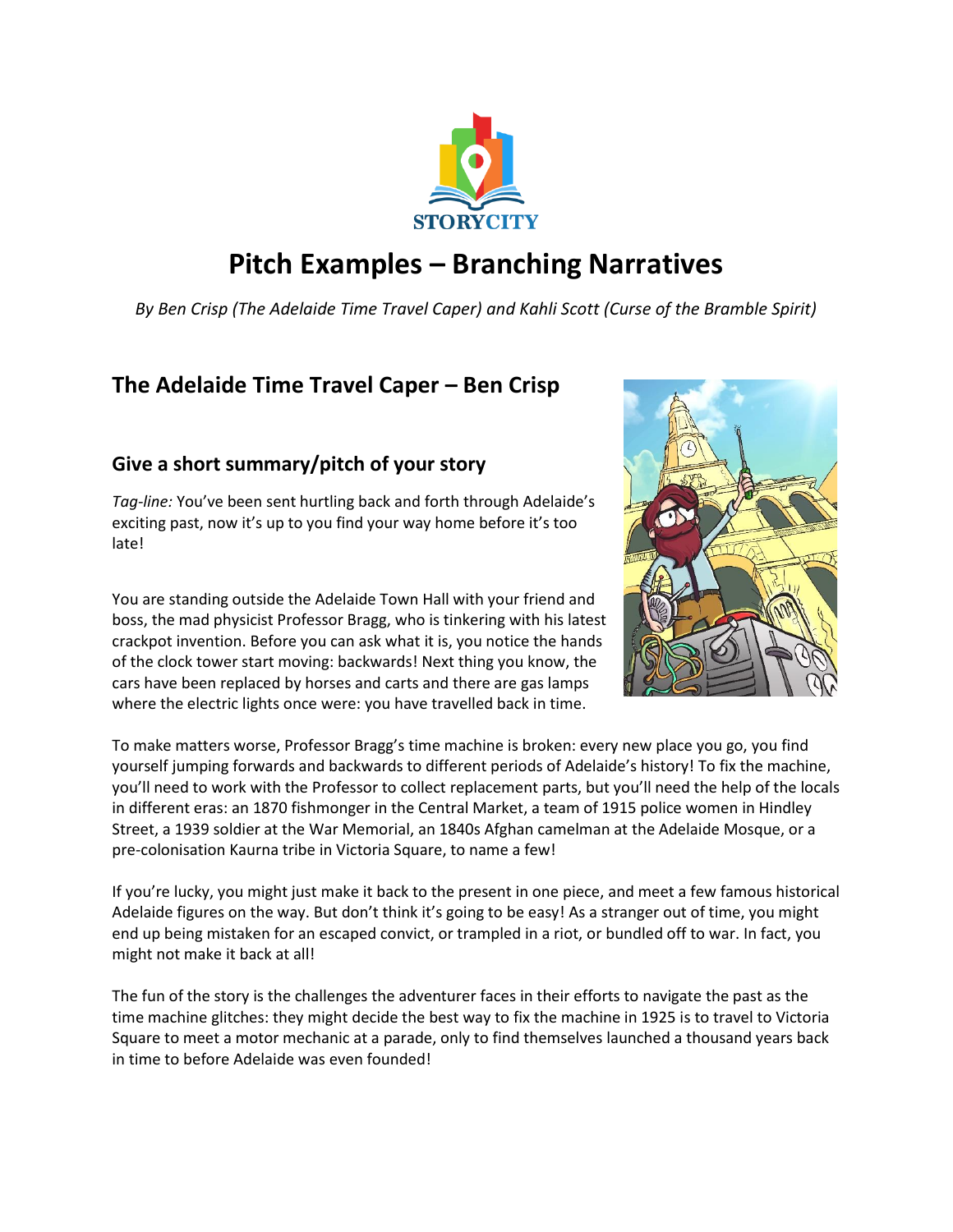The Professor's crazy machine needs a few funny components to work: fish oil, camel hair, celluloid film, ochre, etc. The hunt for these components drives the choices the adventurer makes when they meet the story's characters and are forced to split up with the Professor or run from danger.

Depending on the target audience, this adventure could be tailored to incorporate more or less mature themes. For adults, the realities of historical issues such as political, medical and cultural conflicts could be emphasised to increase the dramatic and educational value.

#### **Note several locations the story may be set**

- 1. Town Hall
- 2. Facade of the Former Marine and Harbours Building
- 3. Reconciliation Plaza (Victoria Square)
- 4. Darling House
- 5. Central Market
- 6. Statue of Catherine Helen Spence in Light Square
- 7. Beehive Corner
- 8. Parliament House
- 9. Queens Theatre
- 10. Hindley Street
- 11. Elder Conservatorium
- 12. Adelaide Mosque
- 13. Edmund Wright House
- 14. Train Station
- 15. Edinburgh Castle Hotel

### **What is your connection to your city?**

Having lived in Adelaide my whole life, I have fallen in love with its vibrancy and multiculturalism. As a writer, I have always imagined Adelaide's history as a fertile source of stories, with its inspirational characters ranging from Catherine Helen Spence and Officer Kate Cocks, to Sir Douglas Mawson and the Braggs.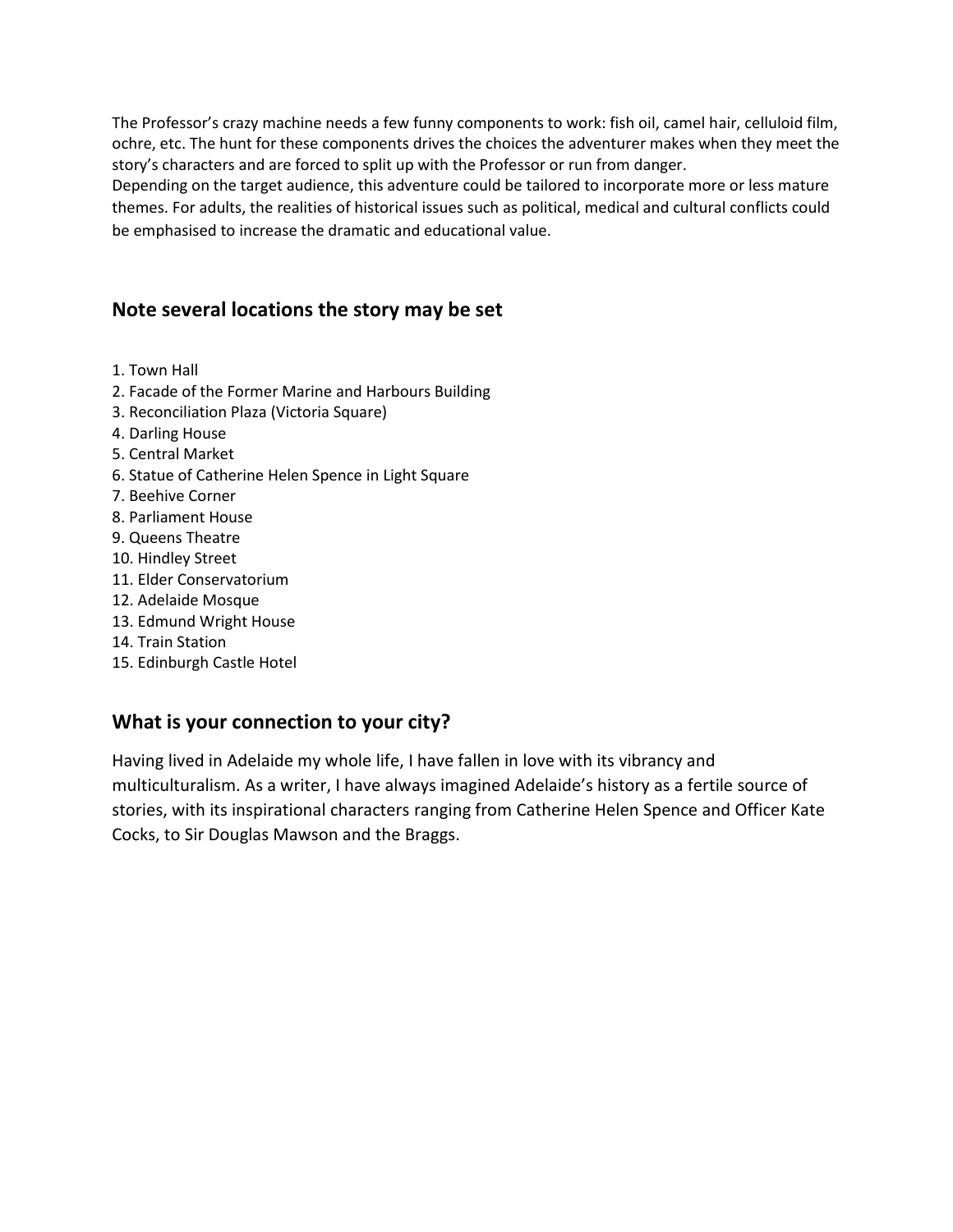## **The Curse of the Bramble Spirit – Kahli Scott**

## **Give a short summary/pitch of your story**

*Tagline:* A ghost ship has been sighted sailing around Bramble Bay. Discover the secrets of its doomed fate and save Sandgate from inheriting its curse.

A ghost ship known as the *Bramble Spirit* has been spotted sailing around Bramble Bay. As legend tells, the ship is doomed to sail the waters for eternity because of a curse



placed on its Captain. Whoever has the misfortune of seeing the ship is also said to be marked with the curse. Since the ship has been sighted, strange things have begun to happen around the seaside village of Sandgate.

You're a known ghost investigator, having recently solved the mystery of the spectre in the Sandgate Town Hall. This is your new case. Discover the reason behind *Bramble Spirit's* curse and save it from its doom...and Sandgate from inheriting the curse.

**Genre**: Mystery/Paranormal **Rating**: PG

#### **Themes**:

- Maritime locations and characters will be heavily connected to the sea
- Superstition and paranormal lore

#### **Characters:**

- You the village ghost investigator
- Your apprentice, Skip
- Captain William Ash the ghostly captain of *Bramble Spirit,* said to have been a resident of Sandgate from the early 1900s
- The ghostly sailors of the *Bramble Spirit*
- Arthur Ash Captain Ash's heir, still living in Sandgate
- Mary Moon a white ghost whisperer, who communicates with good spirits
- Sibyl Shadow a dark ghost whisperer, who communicates with dark spirits
- Old Tom a retired sailor who wanders the mudflats and has been living in Sandgate for eighty years
- Freddy, Lisa and Jake kite surfers who have regularly seen *The Bramble Spirit*
- Mrs Tallow  $-$  the village historian

#### **Potential endings:**

• Stolen Treasure: You discover Captain Ash's curse stems from gold he stole and buried in Sandgate. He planned on retrieving it upon his return, but was cursed to never collect his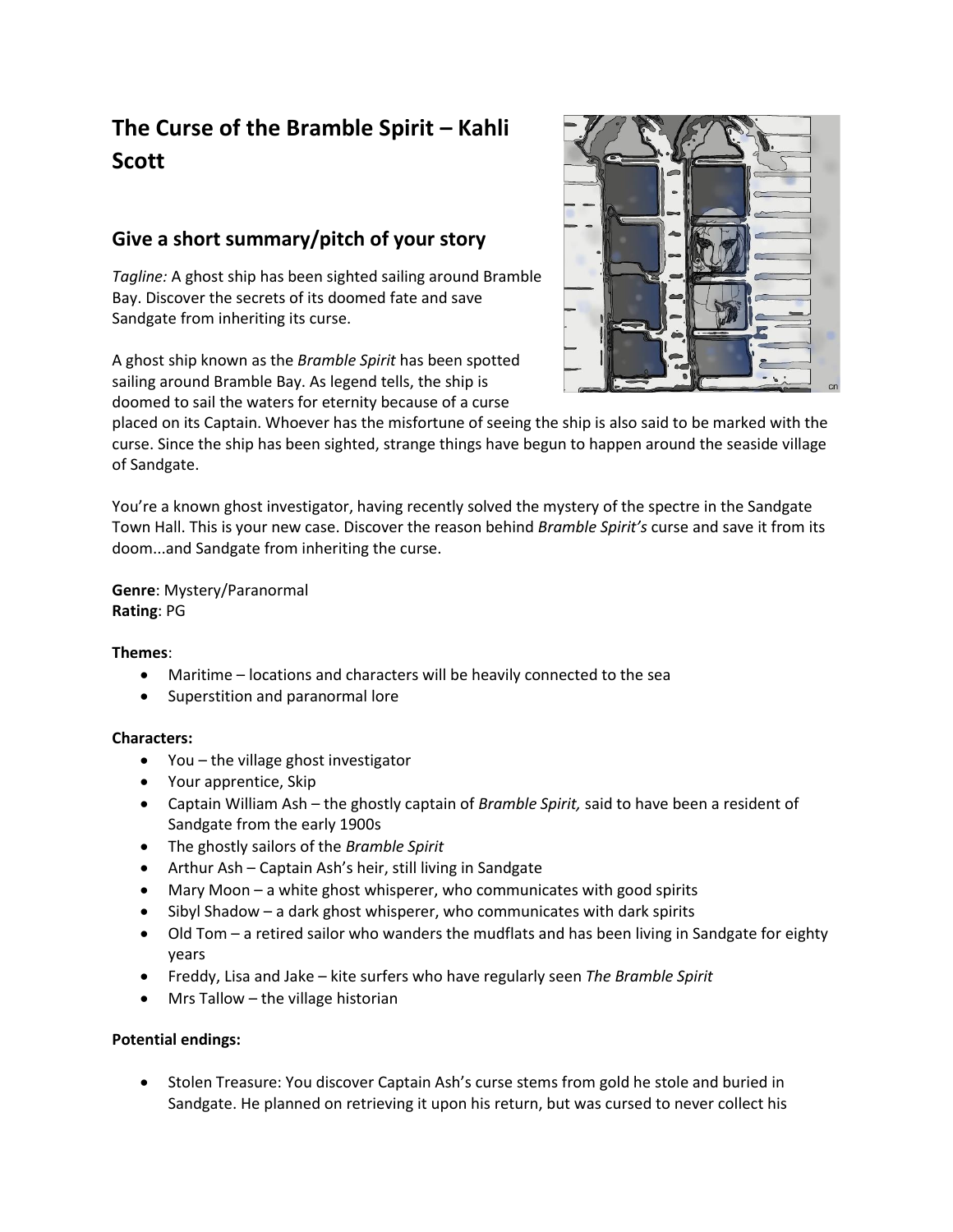treasure. You find the treasure buried in Arthur Davis Park and return it to its rightful owner, settling the debt. The curse is lifted and the ship fades into the night, onto a better place.

- Love: You trace the Captain's story to a romance—a young lover who drowned while Captain Ash was out at sea. Captain Ash, heartbroken, doomed himself to travel the seas for eternity in search of her. With Mary Moon's help, you reunite the haunted spirits with one another and help lead the ship safely into the afterlife.
- The Sirens: By piecing together clues based on certain artworks around Sandgate the crab fountains, the shell statue, the wave sculpture – you discover that the legend of the *Bramble Spirit* goes hand in hand with the legend of the Sandgate Sirens: sinister mermaids who lulled the sailors to their demise with their ghostly songs. With Sibyl Shadow's help, you banish the sirens and lift the ship's curse.
- Ghost Town: The curse engulfs Sandgate—people disappear, fall ill, leave town due to persisting misfortune. The village becomes a ghost town, filled only with walking spectres...including you. You resign yourself to your fate and stand silent on the pier, waiting for the ship to come and take you to your doomed fate.
- The Ghost Whisperer War: Your investigations cause Mary Moon and Sibyl Shadow to start an all-out-war of the spirits against each other. In a final showdown, the two ghost whisperers hail both their ghostly armies and battle it out by the pale swamp of Dowse Lagoon.

#### **Note several locations the story may be set**

Locations:

- The Sandgate foreshore and mudflats where sightings of *Bramble Spirit* take place, and conversations occur with locals.
- The Sandgate Town Hall and Post Office heritage buildings where ghosts are regularly sighted.
- The three lagoons Dowse, Einbunpin and Third legend tells that these water bodies act like paranormal portals, and ghosts from *Bramble Spirit* have been sighted by the lagoons.
- The Sandgate War Memorial and Park the 'centre' of the town; a gathering place.
- Heritage houses on the foreshore large balconies lend themselves well to the vision of a ghostly woman looking out to sea, waiting for her long-lost sailor lover.
- 'The Secret Staircase' a dark leafy staircase leading from Brighton Terrace down to Griffith Street. A private place to meet with ghost whisperers.
- 'The Goat Track' a dirt track that runs down the cliff from Eagle Terrace to Cliff Street, often said to be haunted (in real life, and in the story).
- Artworks crab fountains outside the shopfronts on Brighton Road, the shell statue outside the Town Hall Bakery, the wave sculpture on Cliff Street. These can be clues for the siren storyline.
- Arthur Davis Park, near the Sandgate Pool, where the treasure is buried in the treasure storyline.

#### **What is your connection to your city?**